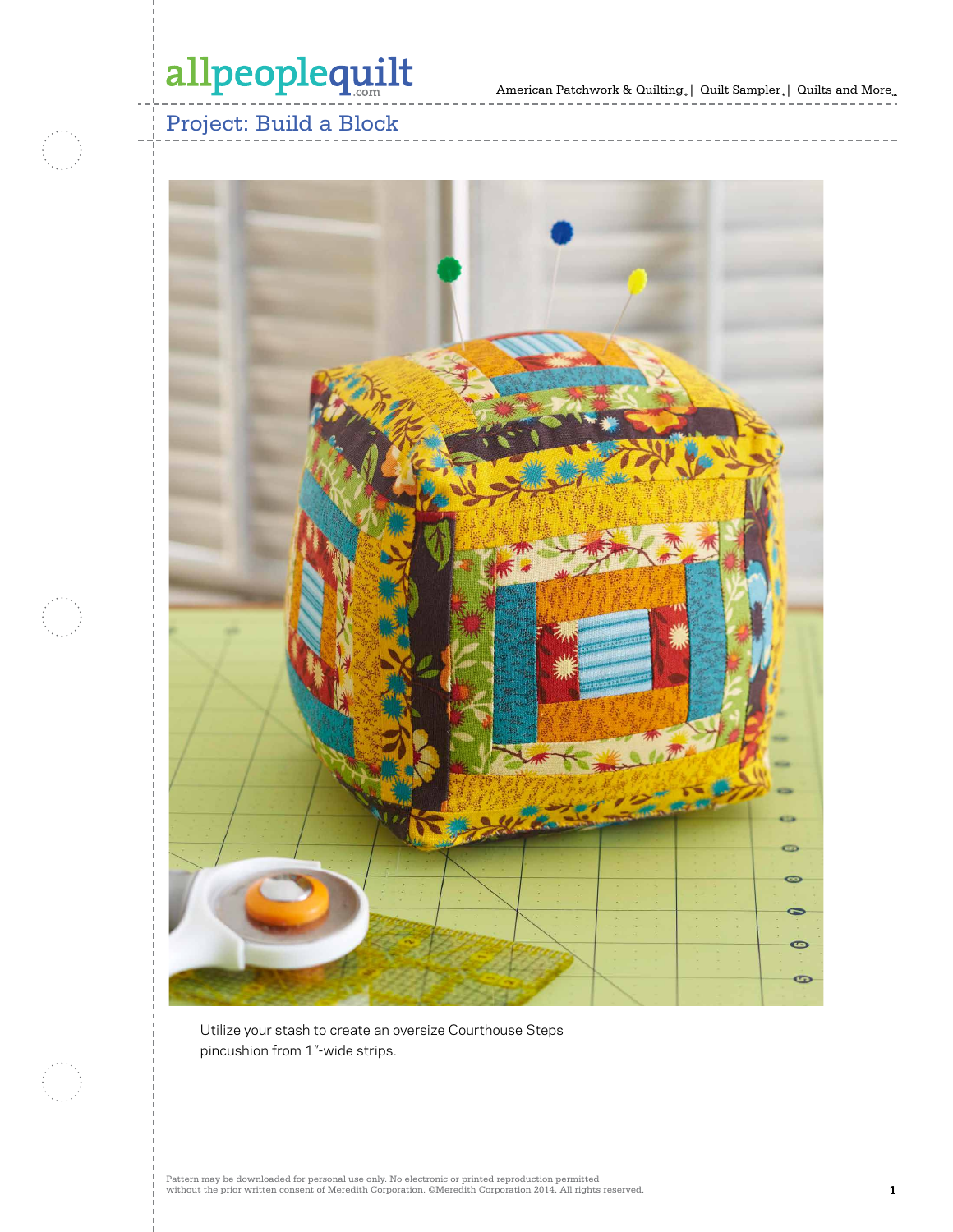## allpeoplequilt

### Project: Build a Block

#### **Materials**

- 1⁄4 yard total assorted medium to dark prints in red, blue, green, and brown (blocks)
- **•** 6" square blue stripe (block centers)
- 1⁄4 yard total assorted light prints in orange, cream, and gold (blocks)
- **•** 5×10" rectangle muslin or a sandwich-size resealable plastic storage bag (weighted pouch; see Editor's Tip, below right)
- 1 cup crushed walnut shells or sand (weighted pouch)
- **•** Polyester fiberfill

Finished pincushion: 5×5×5"

Measurements include 1/4" seam allowances. Sew with right sides together unless otherwise stated.

### Cut Fabrics

Cut pieces in the following order.

**From assorted medium to dark prints, cut:**

- **•** 12 to 18—1×18" strips
- **From blue stripe, cut:**
- **•** 6-11⁄2" squares
- **From assorted light prints, cut:**
- **•** 12 to 18—1×18" strips
- **From muslin, cut:**
- **•** 2—41⁄2" squares

#### Assemble Pincushion

1. Sew a medium or dark print 1×18" strip to one edge of a blue stripe 11/<sub>2</sub>" square (Diagram 1). Press seam away from blue stripe square and trim strip even with edge of square. Sew trimmed medium or dark print strip to opposite edge of blue stripe square. Press as before

and trim even with edge of square (Diagram 2). Set aside remaining trimmed medium or dark print strip for use in other blocks.

- 2. In the same manner, sew a light print 1×18" strip to remaining edges of Step 1 blue stripe square. Press seams away from blue stripe square. Trim as before to make a block center (Diagram 3). The block center should be 2<sup>1/2"</sup> square including seam allowances; square up, if necessary. Set aside remaining light print strip for use in other blocks.
- 3. Continue adding assorted medium/dark print strips and assorted light print strips to block center as before, pressing all seams away from block center and squaring up after each round, if necessary, to make Block A (Diagram 4). Block A should be 5<sup>1/2</sup>" square including seam allowances.
- 4. Repeat steps 1–3 to make three A blocks total.
- **5.** Reversing the placement of light and medium or dark prints, repeat steps 1–3 to make three B blocks.

#### Assemble Weighted Pouch

- 1. Sew together muslin 41/2" squares, leaving a 2" opening along one edge.
- 2. Fill with crushed walnut shells or sand. Using quilting thread or doubled sewing thread, slipstitch opening closed to make weighted pouch.

#### Assemble Pincushion

- **1.** On wrong side of each A and B block, mark a dot in each corner, 1/4" from adjacent edges.
- 2. Referring to Diagram 5, sew together two A blocks and two B blocks, alternating blocks and stopping and starting seams at dots, to make a tube. (Solid fabrics are shown instead of pieced blocks for illustration clarity.)
- **3.** Matching dots, sew remaining B block to an open end of tube; clip corners as shown (Diagram 6). Repeat with remaining A block and open end of tube, leaving a 4" opening along one edge for turning, to make a cube (Diagram 7).
- 4. Turn cube right side out. Stuff with fiberfill to desired firmness working fiberfill into corners. Add weighted pouch. Using quilting thread or doubled sewing thread, securely handsew opening closed to complete pincushion.